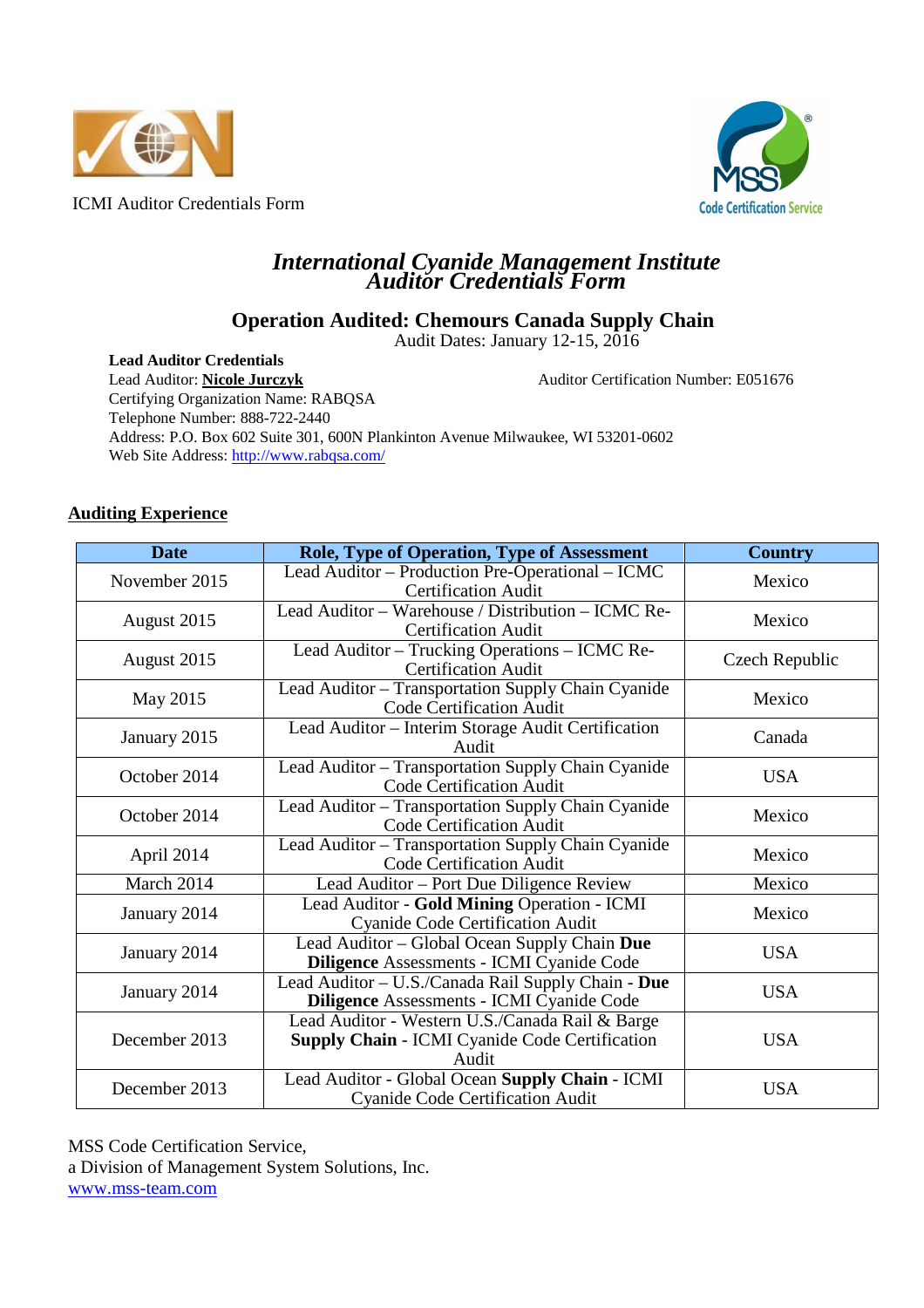



| <b>Date</b>      | <b>Role, Type of Operation, Type of Assessment</b>                                                             | <b>Country</b> |
|------------------|----------------------------------------------------------------------------------------------------------------|----------------|
| September 2013   | Lead Auditor - Trucking Operations - ICMI Cyanide<br>Code Certification Audit                                  | <b>USA</b>     |
| September 2013   | Lead Auditor - Trucking Operations - ICMI Cyanide<br>Code Certification Audit                                  | <b>USA</b>     |
| August 2013      | Lead Auditor - Mexico Supply Chain (Trucking, Rail,<br>Distribution) - ICMI Cyanide Code Certification Audit   | Mexico         |
| August 2013      | Lead Auditor - Production Operation - ICMI Cyanide<br>Code Certification Audit                                 | Mexico         |
| August 2013      | Lead Auditor - Production Operation - ICMI Cyanide<br>Code Certification Audit                                 | Mexico         |
| <b>July 2013</b> | Lead Auditor - Global Ocean Supply Chain - ICMI<br>Cyanide Code Certification Audit                            | <b>USA</b>     |
| <b>July 2013</b> | Lead Auditor - U.S./Canada Rail & Barge Supply<br>Chain - ICMI Cyanide Code Certification Audit                | <b>USA</b>     |
| <b>July 2013</b> | Lead Auditor – Global Ocean Supply Chain Due<br>Diligence Assessments - ICMI Cyanide Code                      | <b>USA</b>     |
| <b>July 2013</b> | Lead Auditor - U.S./Canada Rail Supply Chain - Due<br>Diligence Assessments - ICMI Cyanide Code                | <b>USA</b>     |
| January 2013     | Lead Auditor - Production Operation - ICMI Cyanide<br><b>Code Certification Audit</b>                          | <b>USA</b>     |
| January 2013     | Lead Auditor - Trucking Operation - ICMI Cyanide<br><b>Code Certification Audit</b>                            | <b>USA</b>     |
| August 2012      | Lead Auditor - Canada Supply Chain (Trucking, Rail,<br>Distribution) - ICMI Cyanide Code Certification Audit   | Canada         |
| May 2012         | Lead Auditor - Trucking Operation - ICMI Cyanide<br>Code Certification Audit                                   | <b>USA</b>     |
| May 2012         | Lead Auditor - Global Ocean Supply Chain - ICMI<br>Cyanide Code Pre-Operational Certification Audit            | <b>USA</b>     |
| May 2012         | Lead Auditor - Western Rail & Barge Supply Chain -<br>ICMI Cyanide Code Pre-Operational Certification<br>Audit | <b>USA</b>     |
| May 2012         | Lead Auditor - Port Due Diligence Assessment - ICMI<br>Cyanide Code                                            | <b>USA</b>     |
| May 2012         | Lead Auditor - Port Due Diligence Assessment - ICMI<br>Cyanide Code                                            | <b>USA</b>     |
| January 2012     | Lead Auditor - European Supply Chain - ICMI<br><b>Cyanide Code Certification Audit</b>                         | Belgium        |
| January 2012     | Lead Auditor - Trucking Operation - ICMI Cyanide<br><b>Code Certification Audit</b>                            | Czech Republic |
| December 2011    | Lead Auditor - Production Operation - ICMI Cyanide<br><b>Code Certification Audit</b>                          | Mexico         |
| October 2010     | Lead Auditor - US/Canada Rail Supply Chain - ICMI<br>Cyanide Code Certification Audit                          | <b>USA</b>     |
| October 2010     | Lead Auditor - U.S./Canada Rail Supply Chain - Due<br>Diligence Assessments - ICMI Cyanide Code                | <b>USA</b>     |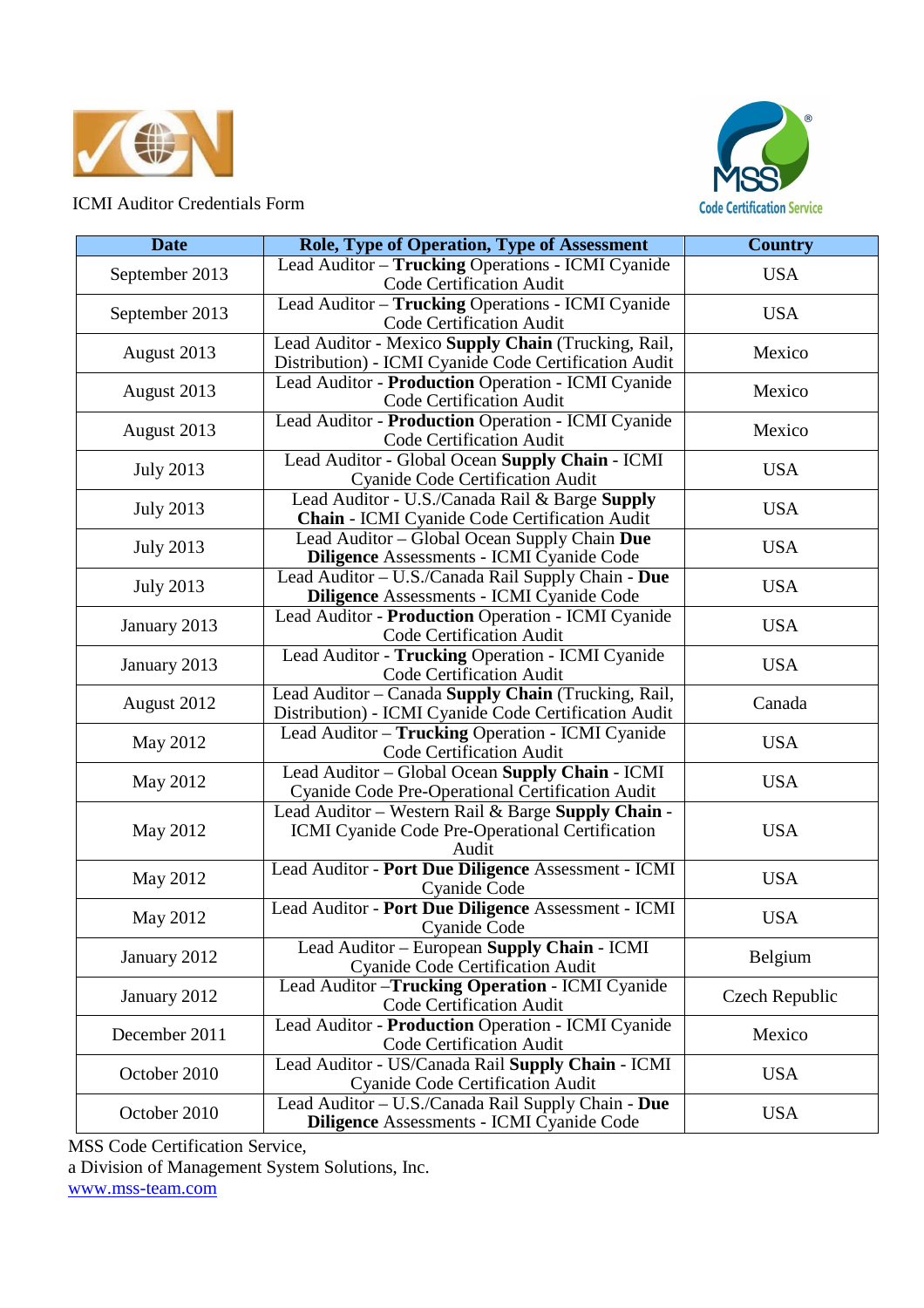



| <b>Date</b>      | <b>Role, Type of Operation, Type of Assessment</b>                                               | <b>Country</b>                        |
|------------------|--------------------------------------------------------------------------------------------------|---------------------------------------|
| September 2010   | Lead Auditor - US/Canada Trucking Supply Chain<br>ICMI Cyanide Code Certification Audit          | <b>USA</b>                            |
| September 2010   | Lead Auditor-Trucking Operation - ICMI Cyanide<br><b>Code Certification Audit</b>                | Canada                                |
| May 2010         | Lead Auditor - Trucking Operation - ICMI Cyanide<br><b>Code Certification Audit</b>              | <b>USA</b>                            |
| May 2010         | Lead Auditor - Trucking Operation - ICMI Cyanide<br><b>Code Certification Audit</b>              | <b>USA</b>                            |
| April 2010       | Lead Auditor - Trucking Operation - ICMI Cyanide<br><b>Code Certification Audit</b>              | Chukotka Autonomous<br>Region, Russia |
| April 2010       | Lead Auditor - Mexico Supply Chain - ICMI Cyanide<br>Code Certification Audit                    | Mexico                                |
| April 2010       | Lead Auditor - Production Operation - ICMI Cyanide<br>Code Certification Audit                   | Mexico                                |
| February 2010    | Lead Auditor - Global Supply Chain - ICMI Cyanide<br><b>Code Certification Audit</b>             | <b>USA</b>                            |
| February 2010    | Lead Auditor - Global Ocean Supply Chain Due<br><b>Diligence Assessments - ICMI Cyanide Code</b> | <b>USA</b>                            |
| February 2010    | Lead Auditor - U.S./Canada Rail Supply Chain - Due<br>Diligence Assessments - ICMI Cyanide Code  | <b>USA</b>                            |
| August 2009      | Lead Auditor - Trucking Operation - ICMI Cyanide<br><b>Code Certification Audit</b>              | <b>USA</b>                            |
| August 2009      | Lead Auditor - Production Operation - ICMI Cyanide<br>Code Certification Audit                   | <b>USA</b>                            |
| August 2009      | Lead Auditor - Trucking Operations ICMI Cyanide<br><b>Code Certification Audit</b>               | <b>USA</b>                            |
| March 2009       | Lead Auditor - Production Operation - ICMI Cyanide<br>Code Certification Audit                   | <b>USA</b>                            |
| March 2009       | Lead Auditor - Production Operation - ICMI Cyanide<br>Code Certification Audit                   | <b>USA</b>                            |
| March 2009       | Lead Auditor - Production Operation - ICMI Cyanide<br>Code Certification Audit                   | <b>USA</b>                            |
| <b>July 2007</b> | Lead Auditor - Peru Supply Chain - ICMI Cyanide<br>Code Assessment                               | Peru                                  |
| <b>July 2007</b> | Lead Auditor - Peru Trucking Operation - ICMI<br><b>Cyanide Code Assessment</b>                  | Peru                                  |
| <b>July 2007</b> | Lead Auditor - Chile Supply Chain - ICMI Cyanide<br>Code Assessment                              | Chile                                 |
| <b>July 2007</b> | Lead Auditor - Chile Trucking Operation - ICMI<br>Cyanide Code Assessment                        | Chile                                 |
| May 2007         | Lead Auditor - Trucking Operation - ICMI Cyanide<br>Code Assessment                              | <b>USA</b>                            |
| May 2007         | Lead Auditor - Trucking Operation - ICMI Cyanide<br>Code Assessment                              | <b>USA</b>                            |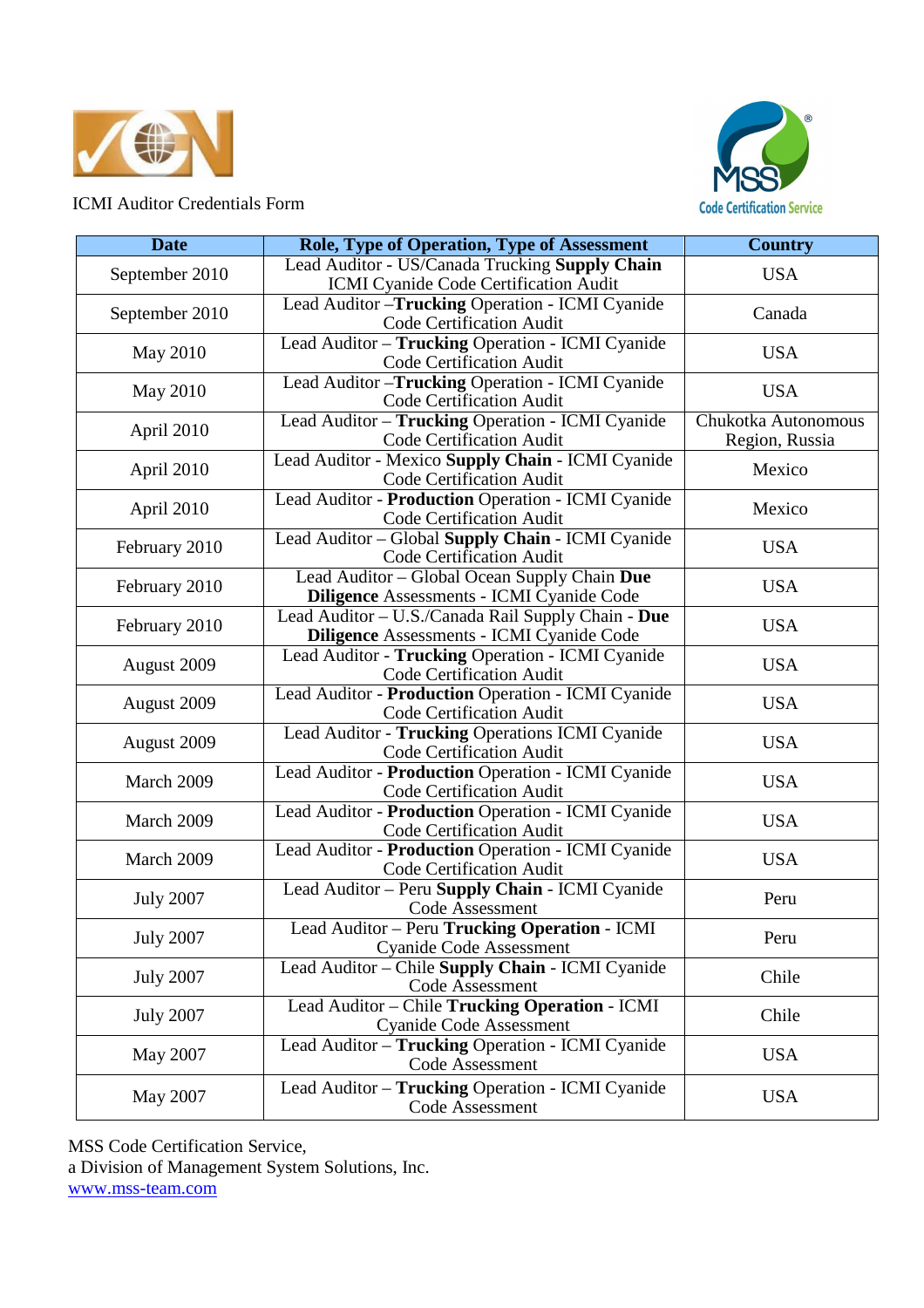



| <b>Date</b>   | <b>Role, Type of Operation, Type of Assessment</b>                                                                                                                                                                     | <b>Country</b>                                                                                                                              |
|---------------|------------------------------------------------------------------------------------------------------------------------------------------------------------------------------------------------------------------------|---------------------------------------------------------------------------------------------------------------------------------------------|
| April 2007    | Lead Auditor - Mexico Supply Chain - ICMI Cyanide<br>Code Assessment                                                                                                                                                   | Mexico                                                                                                                                      |
| February 2007 | Lead Auditor - Global Supply Chain - ICMI Cyanide<br>Code Assessment                                                                                                                                                   | <b>USA</b>                                                                                                                                  |
| February 2007 | Lead Auditor - Global Ocean Supply Chain Due<br><b>Diligence Assessments - ICMI Cyanide Code</b>                                                                                                                       | <b>USA</b>                                                                                                                                  |
| February 2007 | Lead Auditor - U.S./Canada Rail Supply Chain - Due<br><b>Diligence Assessments - ICMI Cyanide Code</b>                                                                                                                 | <b>USA</b>                                                                                                                                  |
| August 2006   | Lead Auditor - Trucking Operation - ICMI Cyanide<br>Code Assessment                                                                                                                                                    | <b>USA</b>                                                                                                                                  |
| March 2006    | Lead Auditor - Production Operation - ICMI Cyanide<br><b>Code Certification Audit</b>                                                                                                                                  | <b>USA</b>                                                                                                                                  |
| March 2006    | Lead Auditor - Production Operation - ICMI Cyanide<br><b>Code Certification Audit</b>                                                                                                                                  | <b>USA</b>                                                                                                                                  |
| March 2006    | Lead Auditor - Production Operation - ICMI Cyanide<br><b>Code Certification Audit</b>                                                                                                                                  | <b>USA</b>                                                                                                                                  |
| 2004-present  | 100+ Responsible Care® EH&S Audits – Chemical<br>and transportation companies – Certification and non-<br>certification 3 <sup>rd</sup> -party audits - Lead Auditor on all<br>Audits                                  | <b>USA</b>                                                                                                                                  |
| 1996-present  | 800+ ISO 14001 and Responsible Care management<br>system 3 <sup>rd</sup> -party Certification, Surveillance Audits, and<br>$2nd$ -party, and internal audits – Lead Auditor –<br>chemical and other industrial sectors | USA, Germany,<br>Mexico, China, Taiwan,<br>Indonesia, Argentina,<br>Brazil, Finland,<br>Scotland, Czech<br>Republic, Canada, Peru,<br>Chile |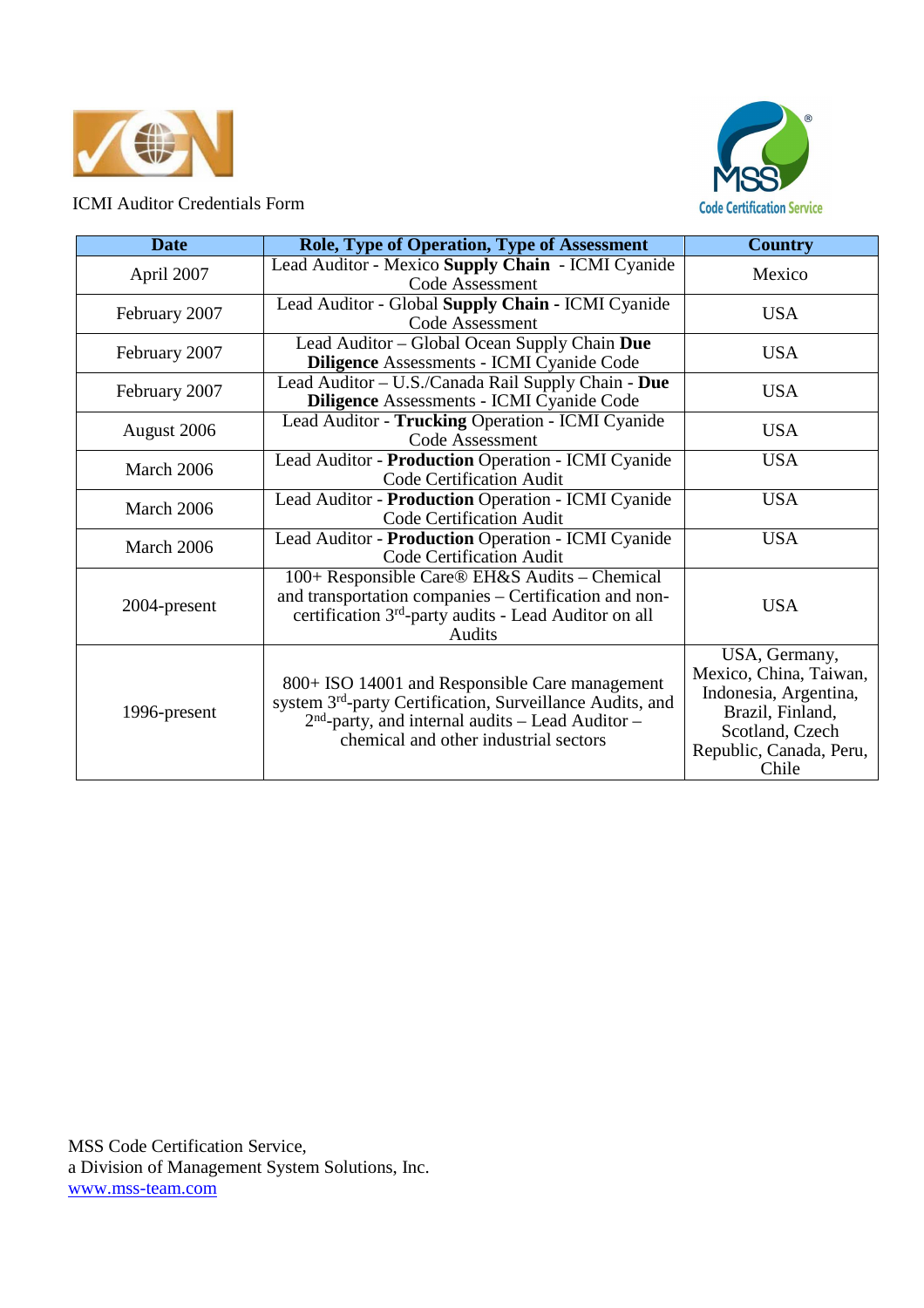



#### **Production, Transportation, Gold Mining - Related Work Experience**

| <b>Auditor</b> | <b>Years</b> | <b>Relevant Position</b><br><b>Titles</b>                                                                                                   | <b>Description of Relevant Work Experience</b>                                                                                                                                                                                                                                                                                                                                                                                                                                                                                                                                                                                                   |
|----------------|--------------|---------------------------------------------------------------------------------------------------------------------------------------------|--------------------------------------------------------------------------------------------------------------------------------------------------------------------------------------------------------------------------------------------------------------------------------------------------------------------------------------------------------------------------------------------------------------------------------------------------------------------------------------------------------------------------------------------------------------------------------------------------------------------------------------------------|
| Nicole Jurczyk | $12+$        | President and Senior<br>Consultant at<br>Management System<br>Solutions, Inc. (2004-<br>present)                                            | EH&S implementation, training, and auditing work for<br>chemical, transportation, and gold mining companies<br>Specific projects include the multi-site implementation of<br>Responsible Care® management systems for major U.S.<br>railroads, full Responsible Care management system<br>implementations for bulk hazardous liquid transporters, full<br>implementation of a Responsible Care 14001-certified<br>environmental, health, safety, and security management<br>systems at multinational transportation broker and 3rd-Party<br>Logistics Providers, and full ISO 14001 implementations at<br>over 150 chemical facilities globally. |
| Nicole Jurczyk | $20+$        | Certified Third-Party<br><b>Lead Auditor</b><br>(CPEA) - ISO 14001<br>/ Responsible Care /<br><b>ICMI</b> Cyanide Code<br>$(1996$ -present) | Management system audits including EH&S audits of<br>chemical and transportation companies including the<br>transport of hazardous goods and Responsible Care® audits<br>including the audits of transportation management activities<br>ICMI Cyanide Code Certification, Re-Certification, and due<br>diligence audits of cyanide production, transportation, and<br>supply chain management operations from 2006-present (see<br>information noted above under auditing experience)<br>Product Stewardship and Product Regulatory Audits of<br>companies in the chemical manufacturing sector.                                                 |